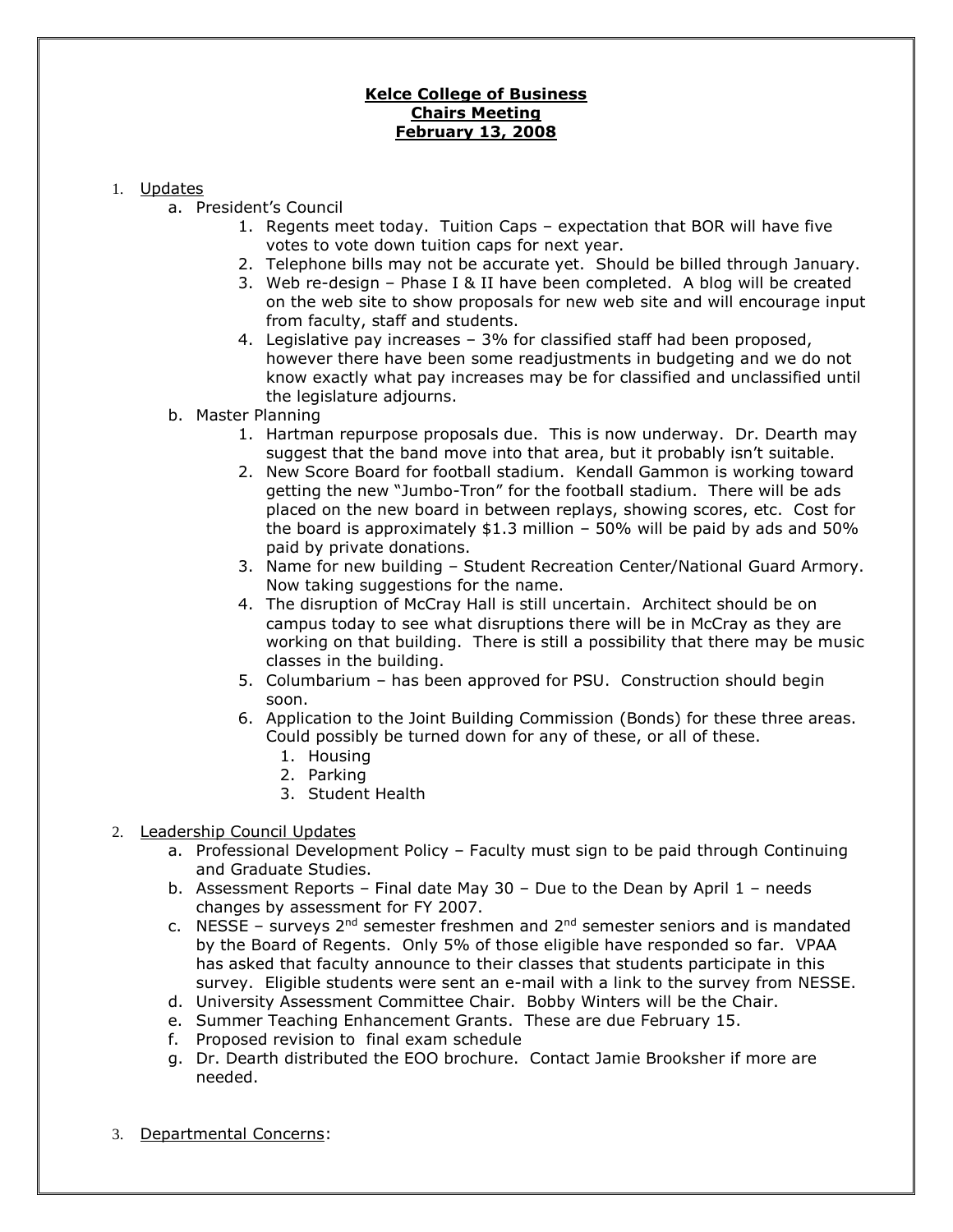- a. Accounting: Ms. Casey stated that they will be bringing a candidate in for the open position soon. Will have a scholarship meeting next week to assign scholarships for the department. COB scholarships will be awarded after departments decide their scholarships.
- b. Economics: Have placed ads for the Instructor position and have had some inquiries about the position.
- c. MGMKT: PSYCH is considering adding MGMKT 444 to their new HRD major. Dr. Harris would like input from other chairs about this since it is a CBK course. Marketing candidate Guiyou Qiu was here Monday and Tuesday of this week. Dr. Harris and Dr. Murray will be going to the AMA conference this week and will be making contact with possible candidates for the open Marketing position.
- d. CSIS: nothing additional
- 4. Discussion Items:
	- a. Summer School 2008. Chairs are asked to submit these to Dr. Dearth today. Youngman Applications are due on Feb. 15. Applications have been received from: Dr. Fay, Dr. Heath, Dr. Roush, Dr. Lal, Dr. Shum, Dr. Bracker, Dr. Ahsan, Dr. Murray, Dr. Baack, Dr. Box, Dr. A. Fischer, Dr. Cummings, Dr. J. Harris, and anticipating applications from Dr. Sha, and Dr. Chandra.
	- b. Memorandum of Understanding with Kazakh Ablai Khan University of International Relations and World Languages, Almarty, Repulbic of KJazakhstan. This document was presented to Dr. Dearth from Dr. Choong Lee and he wishes to present this to PSU. This will be discussed further at a later date.
	- c. BBA Experience Ad Hoc Committee Report. This committee recommended that the BBA Experience is neither feasible nor desirable. They recommend that a 3 hour course in Business Communication and Skills be instituted into the BBA program without removing any other courses from the 124 credit hour framework. There was in-depth discussion on what course/area could be eliminated from the BBA Program in order to allow a Business Communication course to be added to the curriculum. This item will be discussed further at a later date.
	- d. Excellence in Teaching and Research/Scholarship Awards. Dr. Dearth distributed information about Teaching and Research Awards. Ms. Casey suggested that there should be an Advising Award. This will be discussed further at a later time.
	- e. International Knowledge and Experience (IKE). There was discussion on this program.
	- f. Faculty Computers. The College of Business has been allocated \$18,000 for faculty computers for FY 2008. These funds must be spent by June 30, 2008 and are to be exclusively used for **FACULTY** computers. The VPAA is encouraging purchasing of lap-top computers. Departments within the College are asked to have a systematic, predictable computer replacement plan in place each academic year so that funds can be used. Chairs are asked to let Dr. Dearth know what specific computer needs are as soon as possible.
	- g. Faculty Evaluations. A total of 7 faculty are applying for the Exceptional Rating in the College of Business. Each was discussed and five elected. Chairs were asked to prepare narratives for each faculty member in each of the 3 areas and submit to the Dean for signature – these are due to faculty by Feb. 29.
	- h. Select a date for a Conway Trip. Pat Cantrell will not be able to come to PSU until March or April because of prior commitments at her university. Dr. Dearth would like to take all Chairpersons to Conway to meet with Dr. Cantrell to have a face-to-face meeting regarding AACSB accreditation preparation. Ms. Casey, Dr. Cortes, Dr. Harris and Dr. Dearth will attend the meeting. There may be some faculty members who would be good representatives to attend the meeting as well (suggestions were Dr. Heath and Dr. Murray).
	- i. AACSB Update. Dr. Dearth met one of the main committee members for PSU's accreditation team while he was at the AACSB Conference in San Antonio. "Assessment of Learning" is still considered the hottest area for accreditation with